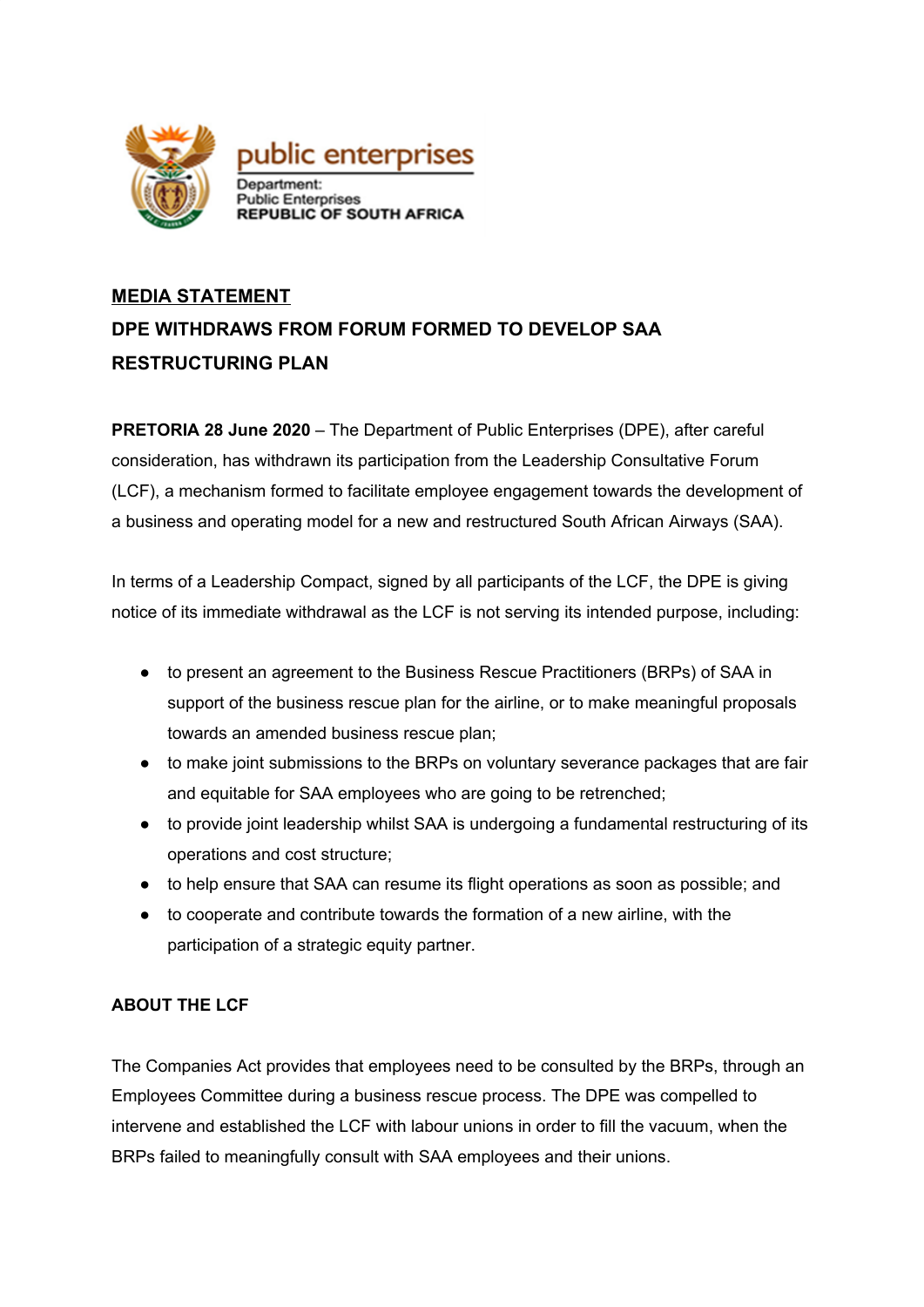LCF contributors agreed that a leadership crisis, corruption and mismanagement, over many years at SAA caused its financial crisis which the COVID-19 pandemic had aggravated. Amongst others, the vision of the Leadership Compact was to "*support the transformation of SAA into a strategic national asset which is internationally competitive, sustainable and profitable and which is not dependant on the fiscus*," recognition that the restructuring of the airline must save as many jobs as is consistent with a viable, competitive airline.

There was a commitment by government to support displaced employees through training, the advancement of aviation skills and entrepreneurship mentoring. Those who cannot be re-employed in the new airline would benefit from proper retrenchment and voluntary severance packages.

The BRPs convened a Creditors' meeting on 25 June 2020 to consider and vote on a business rescue plan for SAA. However, despite the significant adverse consequences of a liquidation for employees and creditors, the DPE noted with disappointment, that three unions and one creditor (SA Airlink, who has launched an application to court to liquidate SAA) moved a resolution to adjourn the Creditors' meeting until 14 July 2020.

## **REASONS FOR WITHDRAWING FROM THE LCF**

On several occasions some participants of the LCF have wilfully breached the conditions of the Leadership Compact by leaking confidential information, issuing public statements that attack the DPE and political attacks on the DPE leadership. Also:

- By supporting SA Airlink's resolution to adjourn the Creditors meeting, the actions of the NUMSA, the SA Cabin Crew Association (SACCA) and the SAA Pilots' Association (SAAPA) have contradicted the letter and spirit of the Leadership Compact;
- These actions put severance benefits for employees and the retention of 1 000 jobs now, and 2900 jobs as flights ramp up, at risk by supporting the postponement of voting on the business rescue plan. This postponement, also creates uncertainty for creditors and potential investors;
- Instead of creating conditions for attracting investment and skilled South Africans, three unions have put SAA on a path towards possible liquidation; and